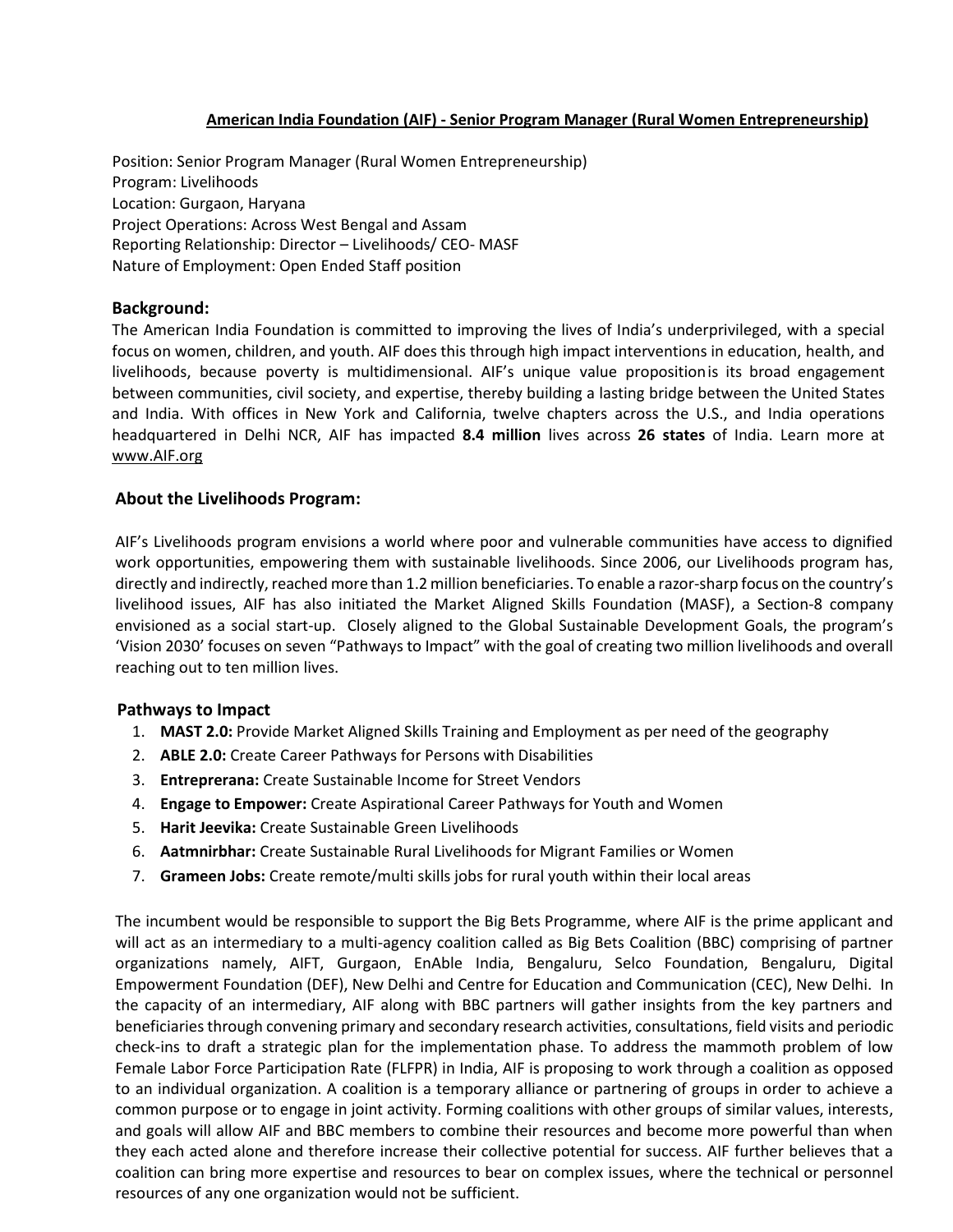## *Key Roles & Responsibilities:*

## **Coalition Management & Strategic Conceptualization :**

- To provide support in NGO assessment and validation ensuring high quality of validation as per the due diligence process of AIF, NGO capacity building, and advocating for NGO accountability, transparency and governance.
- To work closely with the coalition partners by co-designing and defining a strategic work plan, individual partner goals, implementation plans, budgets, and monthly reports that align in realizing the overall AIF vision for the projects.
- Workshops to support the co-creation of the program with active engagement with coalition partners.
- To help organize capacity building workshops for NGOs in the areas of governance, leadership, strategic planning, program and financial management including the timely release of funds to partners.
- Conduct Coalition partner's quarterly review meetings based on a MEL reporting framework, key performance indicators being finalized.
- Resource Mobilization: Capacity building plan for the Coalition members on fundraising.
- To take up field visits for data compilation; analysis and report writing on NGOs, as and when required.
- To supervise maintenance of a comprehensive MIS on NGO validations, files and mandatory documents for audit purposes.
- Process documentation plan: Field experiences, learning and challenges
- To efficiently address queries raised by NGO partners and find innovative ways of effectively educating and engaging coalition partners
- To find appropriate forums and platforms to network and proactively build a long term partnership with new NGOs, promote different services being offered by AIF and empanel them in AIF.

# **Entrepreneurship :**

- Responsible for assessing the entrepreneurial demand and supply and planning a range of interventions that facilitate business growth with market strategies and linkages.
- Responsible for the overall implementation of the self-employment programs under Livelihoods for the economically marginalized communities in the allocated geography through partner NGOs.
- Design strategies and set long term vision and mission for the project for the next 5 years
- Responsible for effective management and efficient end-to-end achievement of proposed outcomes of diversified Entrepreneurship opportunities across West Bengal and Assam and thereby strengthening the Entrepreneurship, Institutional and Financial ecosystem under the Livelihoods program.
- Liaise with Banks and Financial Institutions to create suitable financial linkages for micro enterprises / SHG's.
- Networking and dealing with Governments, Urban local Bodies, Digital Payment Platforms, Street Vendor Associations, Kirana Associations, Women SHGs to ensure project outcomes are achieved to empower them with income and social recognition.
- Village Entrepreneurship Promotion through integrated ICT techniques and tools for training and capacity building and enterprise advisory services.
- Report on operational performance and suggest improvements while ensuring quality assurance protocols
- Coordinate with cross functional support teams internally for various project activities as per the processes defined for smooth functioning of the system.
- Overall Data Management, analysis, documentation and reporting in a timely manner.
- To network with local stakeholders like state government, development agencies and other